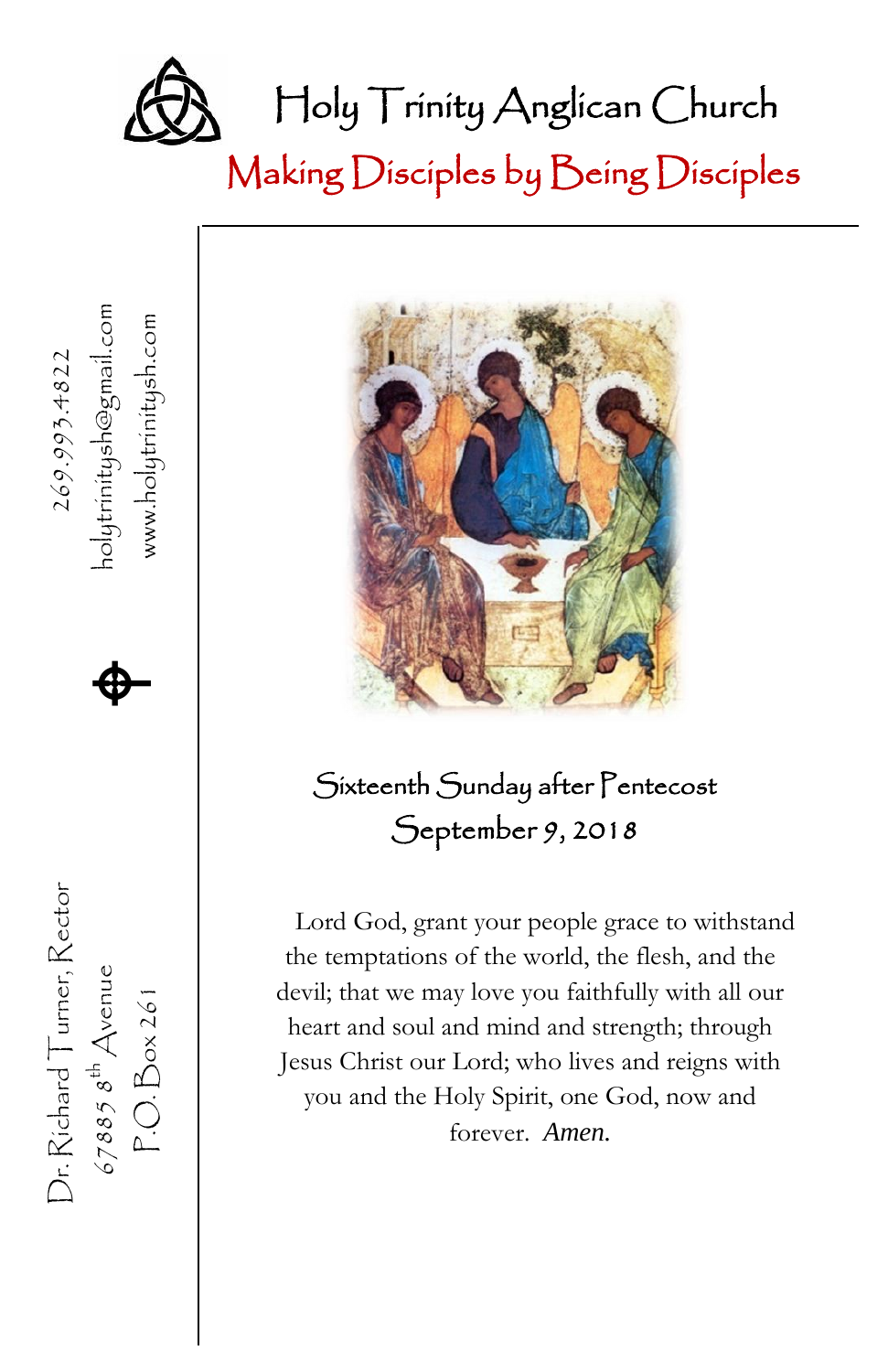#### Order of Service

Call to Worship I Bless Your Name Be Still Jesus, Friend of Sinners Processional Hymn All Hail the Power of Jesus' Name

Opening Prayers  $First less on$   $Isaiah 35:4-7a$ 

Psalm 146

Second Lesson James 2:1-17

Sequence Hymn Alleluía

Gospel Mark 7:24-37

Sermon Fr. Rick Turner

Nicene Creed Prayers of the People

The Peace

Announcements

Offertory Hymn Amazing Grace/My Chains are Gone

The Great Thanksgiving  $S<sub>-130</sub>$ 

The Lord's Prayer

The Breaking of the Bread

Communion Hymns Healing Begins

Mighty to Save

Prayer of Thanksgiving

Blessing

 $\mathsf{Recessional}\,\mathsf{H}$ ymn  $\mathsf{O}\,\mathsf{For}\,\mathsf{a}\,\mathsf{Thousand}\,\mathsf{T}$ ongues to  $\mathsf{Sing}$ 

 $^{\bullet}$ All baptized Christians are welcome to come to the Lord's Table. If you have a need or you wish to stand in for someone with a need, please come to the side altar where someone will pray with you.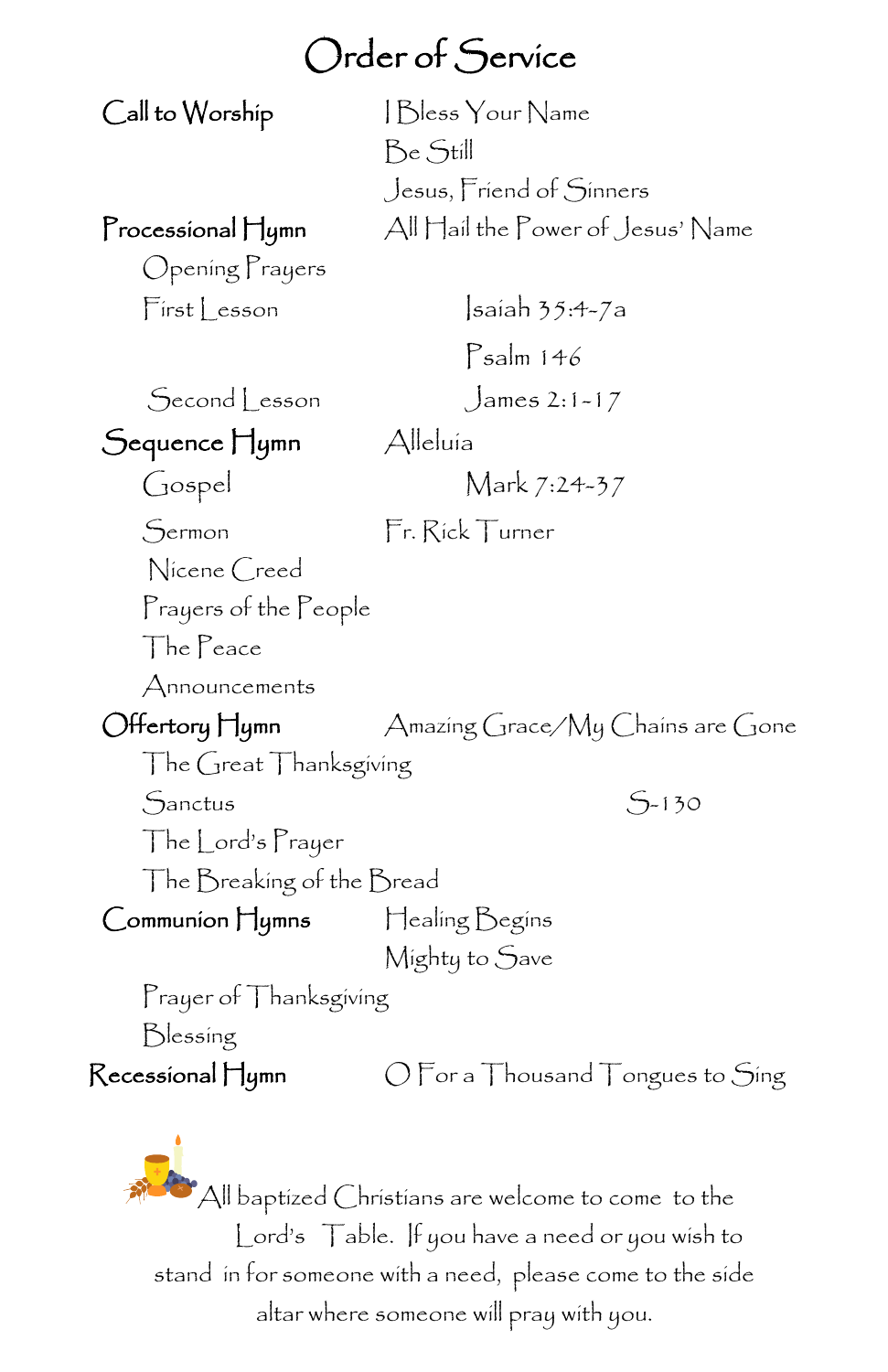# HTAC This Week

## $M_{\frac{9}{10}}$

| $M_{\alpha\alpha}$  |  |
|---------------------|--|
|                     |  |
| Vestry Meeting      |  |
|                     |  |
| <i>Group</i> Prayer |  |

#### W 9/12

| Men's Group           |  |
|-----------------------|--|
|                       |  |
| Picnic in the Park    |  |
|                       |  |
| Praise Band Rehearsal |  |
|                       |  |

# Family the Week

Ron and Dawn Darling

# Holy Trinity Open House

Sunday, September 23<sup>rd</sup>, we will begin the morning at 9:00 am with a breakfast of pancakes and scrambled eggs in the parish hall. The service will follow at 11:00 am. The vestry has decided that the parish would be a participant in a nationwide program called "Back to Church Sunday."

 One of the activities that morning will involve painting some rocks that will hopefully find themselves hidden around South Haven. Please be on the lookout and start collecting rocks that would be appropriate for this activity. Smooth surfaces, sizes may vary, but no boulders please. ;)

### Women's Bible Fellowship

 A women's bible study group will begin meeting at HTAC on Tuesday mornings from 9:30 to 11:00. The first meeting date is October  $2<sup>nd</sup>$ .